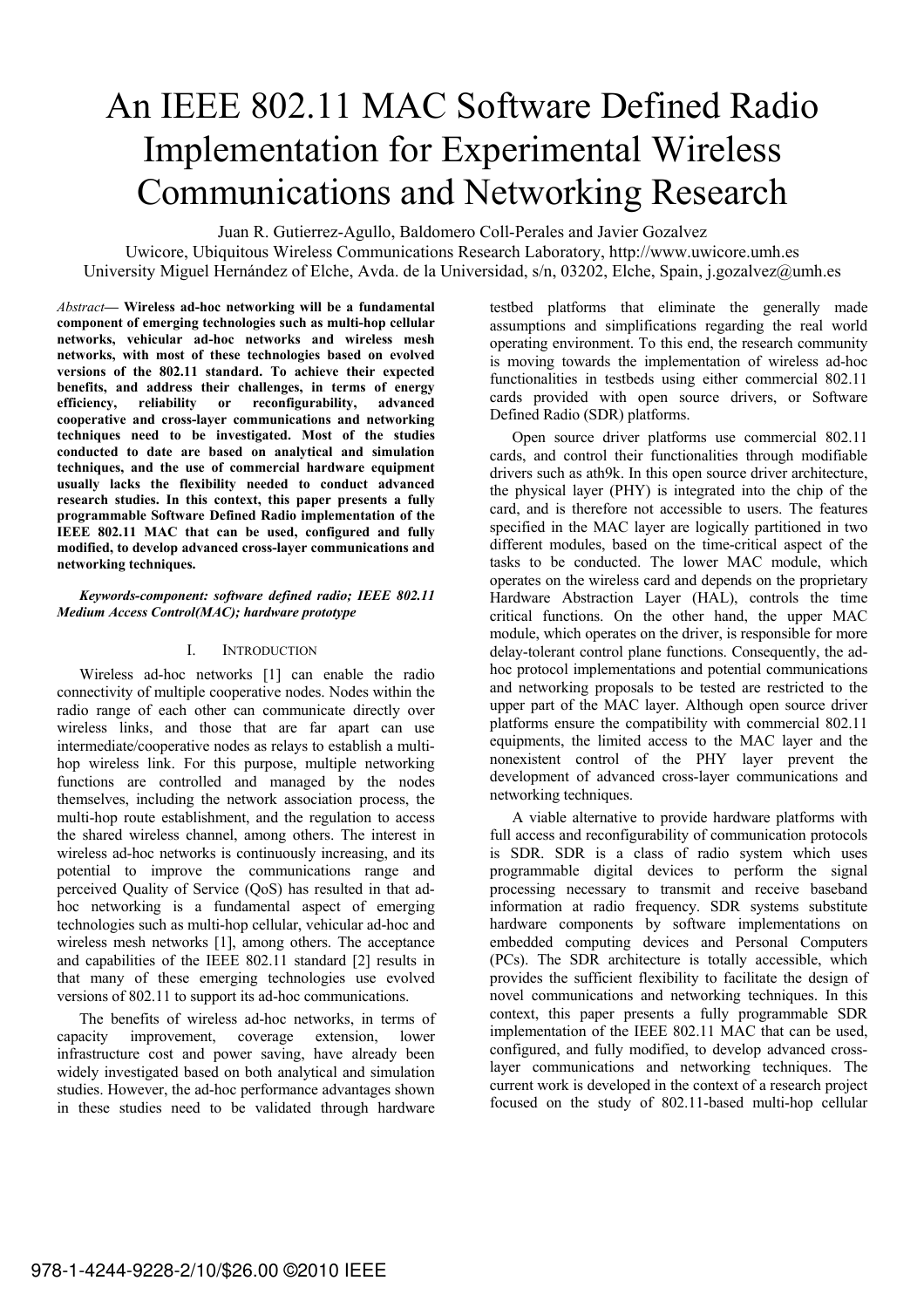networks based on mobile relays, where for example novel energy-efficient and cross-layer multi-hop routing [3] and mesh networking [4] techniques are being investigated. Once these protocols have been analyzed and optimized through computer simulations, the target is now to validate them through experimental SDR-based hardware platforms, which requires the SDR MAC implementation described in this paper. However, it is important to note that the proposed 802.11 MAC SDR implementation allows the further integration with additional 802.11 amendments such as 802.11  $a/g/n$ , 802.11s for mesh functionalities and 802.11p for vehicular communications.

# II. SOFTWARE DEFINED RADIO PLATFORMS

#### A. Wireless Open-Access Research Platform (WARP)

WARP is a scalable, extendable and programmable wireless community platform created at Rice University [5] for prototyping and researching next-generation wireless networks. WARP uses a Field Programmable Gate Array (FPGA) for digital signal processing, while its multiple daughtercard slots support a wide range of Input or Output (I/O) radio devices. WARP also provides programming tools, application libraries and open-access repositories to handle the hardware, and develop advanced wireless projects. A fast processing of the digital signals is achieved thanks to its embedded Central Processing Unit (CPU), although the evolution of the platform is restrained by the embedded nature of the CPU.

# B. Universal Software Radio Peripheral (USRP)

USRP version 1 (USRP1) is a basic SDR platform, developed by Ettus Research, that implements the front-end functionality, and the Analog to Digital (A/D) and D/A conversion on a FPGA. However, the physical layer processing is done on a PC where the USRP1 is plugged. The USRP1 connects to the PC through an Universal Serial Bus version 2.0 (USB 2.0) which restricts the transfer speed to 60MB/sec or 15Msamples/sec, therefore producing a maximal spectral bandwidth of 7.5MHz. Since the 802.11a/b/g standards have wider bandwidth channels (20MHz), USRP1 was not a feasible SDR platform to develop 802.11-compliant ad-hoc testbeds. To overcome this limitation, the USRP2 was released and it replaced the USB interface with a Gigabit Ethernet one that supports simultaneous I/O signals of 50MHz radio frequency bandwidth. USRP2 also provides faster and more precise AD/DA converters, and a FPGA optimized for Digital Signal Processing (DSP) applications. It allows processing complex waveforms at higher sample rates, turning USRP2 into an appropriate platform for researching wireless ad-hoc functionalities. The improvements carried out in the USRP2 platform prevent the compatibility with the USRP1 developments, although an Universal Hardware Driver (UHD) is being developed to solve it.

# C. GNU Radio toolkit

GNU Radio is a free collection of signal processing blocks used for building SDR platforms. In fact, GNU Radio is the primary software platform supporting the PC drivers for USRP1 and USRP2. The basic principle behind the use of GNU Radio is to build a Flow-Graph (FG) composed of various signal processing blocks that perform specific radio functionalities. The main limitation of GNU Radio is the flow of information through the software processing blocks. Currently, the FG's processing must be done using a continuous flow of samples from one block to the next one. If a block does not receive a data stream, the FG is stuck until a new stream is ready to be processed. This issue introduces a delay compared with hardware implementations where bits are independently processed [6].

# D. Related implementations

There is a growing interest in the research community to design and develop SDR hardware platforms to investigate the potential, performance and operation of advanced ad-hoc communication systems. A practical demonstration of the potential of cooperative ad-hoc mechanisms is shown in [7], where the authors propose a cross-layer mechanism for 802.11 along with a MAC protocol that allows selecting neighboring helper stations for MAC layer forwarding. This work has been conducted under the CoopMAC (Cooperative MAC) project that it is aimed at building an open-source architecture for rapid prototyping of PHY and MAC layer by leveraging existing open-source radio platforms. The project was first based on the USRP1 board, although its USB limitation resulted in a final implementation on WARP. The PHY layer radio platform provides a wideband radio frontend covering the unlicensed frequency bands at 2.4GHz and 5GHz. However the lack of detailed MAC implementations leads to CoopMAC to build a simplified version of the MAC protocol (Carrier Sense Multiple Access, CSMA). Another interesting SDR initiative is Hydra [8], developed by the University of Texas at Austin and Drexel University. Hydra is a multi-hop wireless testbed used to investigate MIMO adhoc networking. Hydra nodes consist of a flexible USRP1 front-end and a PC that executes the software-defined MAC and PHY layers. Hydra is one of the major cooperative adhoc research initiatives, although its use of USRP1 results in the limitations previously described.

To overcome the USRP1 limitations, while maintaining the flexibility to design ad-hoc communications and networking techniques, BBN Technologies established the Adaptive Dynamic Radio Open-source Intelligent Team (ADROIT) project. The ADROIT project is building an open-source software-defined data radio intended to be controlled by cognitive applications. The ADROIT project implemented the PHY layer of the IEEE 802.11b standard<sup>1</sup> on USRP2, although a single node could only operate as either transmitter or receiver. The MAC layer implementation is yet limited since the only functions available are the formation and fragmentation of the MAC Protocol Data Unit (MPDU) frames, and carrier sensing mechanisms. Another SDR wireless platform implemented using the USRP2 platform is being developed by the FTW research centre to demonstrate that flexible platforms are also capable of generating truly standard-compliant OFDM frames. Indeed, FTW presents in [9] a fully functional IEEE 802.11a/g/p transmitter that represents a very valuable building block for upcoming SDR projects. However, to

-

<sup>&</sup>lt;sup>1</sup> The BBN PHY layer available is only able to decode low rate 802.11b data packets at 1 and 2 Mbps.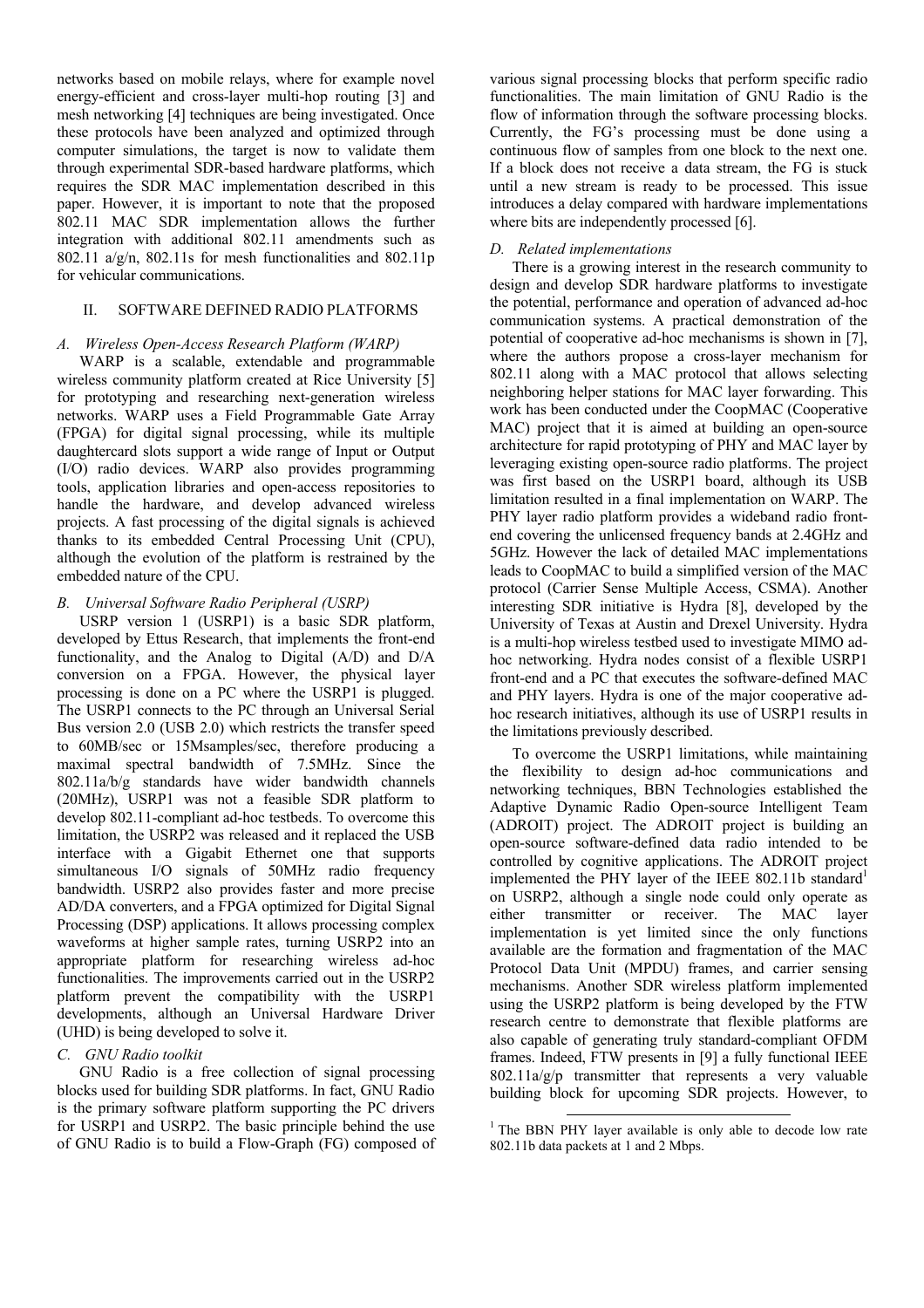achieve a fully interactive software-defined 802.11 node, some basic functionalities need yet to be implemented, including the complementary OFDM frame-decoder and the MAC mechanism.

# III. 802.11 MAC SDR IMPLEMENTATION

Due to the flexibility offered by the USRP2 SDR platform, the multi-hop communications and networking hardware testbed currently being developed by the authors is based on the USRP2 platform. The previous section has shown that innovative research activities are currently underway to create SDR platforms over which to investigate advanced ad-hoc communications and networking techniques. However it is important to note the lack of a generic 802.11 MAC protocol implementation that can be used independently of the PHY layer. This contribution is then aimed at introducing an 802.11 MAC implementation, with the implemented code being available for the research community at http://www.uwicore.umh.es/mhop.html. In order to ensure its portability and facilitate cross-layer developments, the implemented MAC communicates with other OSI layers through sockets. This allows easily re-using and integrating our MAC implementation with other 802.11 based SDR research testbeds. The Radio Frequency (RF) front-end is the USRP2 board that incorporates a XCVR2450 dual band (2.4-2.5 GHz, 4.9-5.85 GHz) transceiver and a VER2450 antenna.

The PHY layer used is the one developed by FTW [9], although some slight functional modifications have been incorporated through the addition of carrier sensing functions and the capability of transmitting packets of different sizes. The carrier sensing function has been designed following the USRP spectrum sense example provided by GNU Radio, but adjusted to the 802.11 sensing requirements. Using the USRP2 as data source, the captured samples go through a Fast Fourier Transform (FFT) and a complex to squared magnitude block to obtain the signal's Power Spectral Density (PSD). The signal level is then computed though the integration of the PSD. This value is sent to the MAC layer which will decide the channel state (idle or busy). Additionally, the PHY layer is set up to transmit any packet generated at the MAC layer, including data, Request To Send (RTS), Clear To Send (CTS), Acknowledgement (ACK) and Beacon 802.11 frames. For this purpose, the OFDM modulator is reconfigured during the runtime execution when a packet with different number of OFDM symbols is going to be sent, contrary to the original FTW implementation that has a fixed number of OFDM symbols. Since the OFDM receiver is still under development by FTW, the authors emulated its behavior through a queue at the PHY layer that generates packets to simulate their reception and passes them to the MAC layer trough the MAC to PHY Interface (MPI) interface. The implementation of this queue has been necessary to test the correct operation of the MAC layer when a packet is received as it will be shown in the next section.

The implemented MAC layer performs the contention service or Distributed Coordination Function (DCF), which is based on CSMA with Collision Avoidance (CA)

technique, to regulate the access to the shared wireless channel. The MAC layer has been fully implemented in Python language following the state machine proposed by Cisco in [10], but adding additional functionalities such as retransmission and fragmentation. The resulting finite-state machine is depicted in Figure 1, where the top of the figure represents the MAC state transition upon receiving a frame from the PHY layer, while the bottom part of the figure illustrates the MAC layer contention processes required to transmit a frame over the wireless channel. As it can be appreciated in the figure, the proposed MAC implements both the carrier sense function to determine whether the channel is idle during a DCF Inter Frame Space period (WAIT FOR DIFS), and the back off process to avoid packet collisions when several nodes try to send a packet at the same time (BACKING OFF). In addition, the RTS/CTS mechanism is implemented to solve the hidden and exposed terminal problems of wireless networks, and to reserve the channel through the virtual carrier sensing or Network Allocation Vector (NAV). The current implementation also includes the network discovery process of mesh networks. This process is enabled through the periodic (with configurable intervals) broadcast exchange of beaconing messages among neighboring nodes.



Figure 1. Finite state machine of the implemented 802.11 MAC

Assuming an initial IDLE state, three different options are possible: MAC detects that an upper layer application wants to send a packet (green states in Figure 1), the MAC notices that the PHY layer has a RTS or DATA frame received which needs to be processed (yellow states), or the MAC requires to send a beacon frame. For the first option, the node waits until the NAV value is equal zero. This NAV parameter is constantly updated by reading the duration field of incoming RTS or CTS frames. When the NAV value is equal zero, the station waits a DCF Inter-Frame Spacing (DIFS) time while performing the carrier sensing. If the channel is idle, the MAC switches to BACKING\_OFF state. On the other hand, if the channel is not idle, the MAC will return to the IDLE state because another transmission has been detected and it would cause a packet collision. After performing the pseudo-random backoff algorithm, if the channel is not busy, the MAC changes to TRANSMITTING\_RTS state, otherwise it will return to IDLE. In TRANSMITTING\_RTS state, the node initiates the RTS/CTS protocol. If the packet length is greater than the RTS threshold, the MAC sends the RTS frame and waits for the CTS frame reception in WAITING\_FOR\_CTS state. Once the CTS frame has been received, the node transmits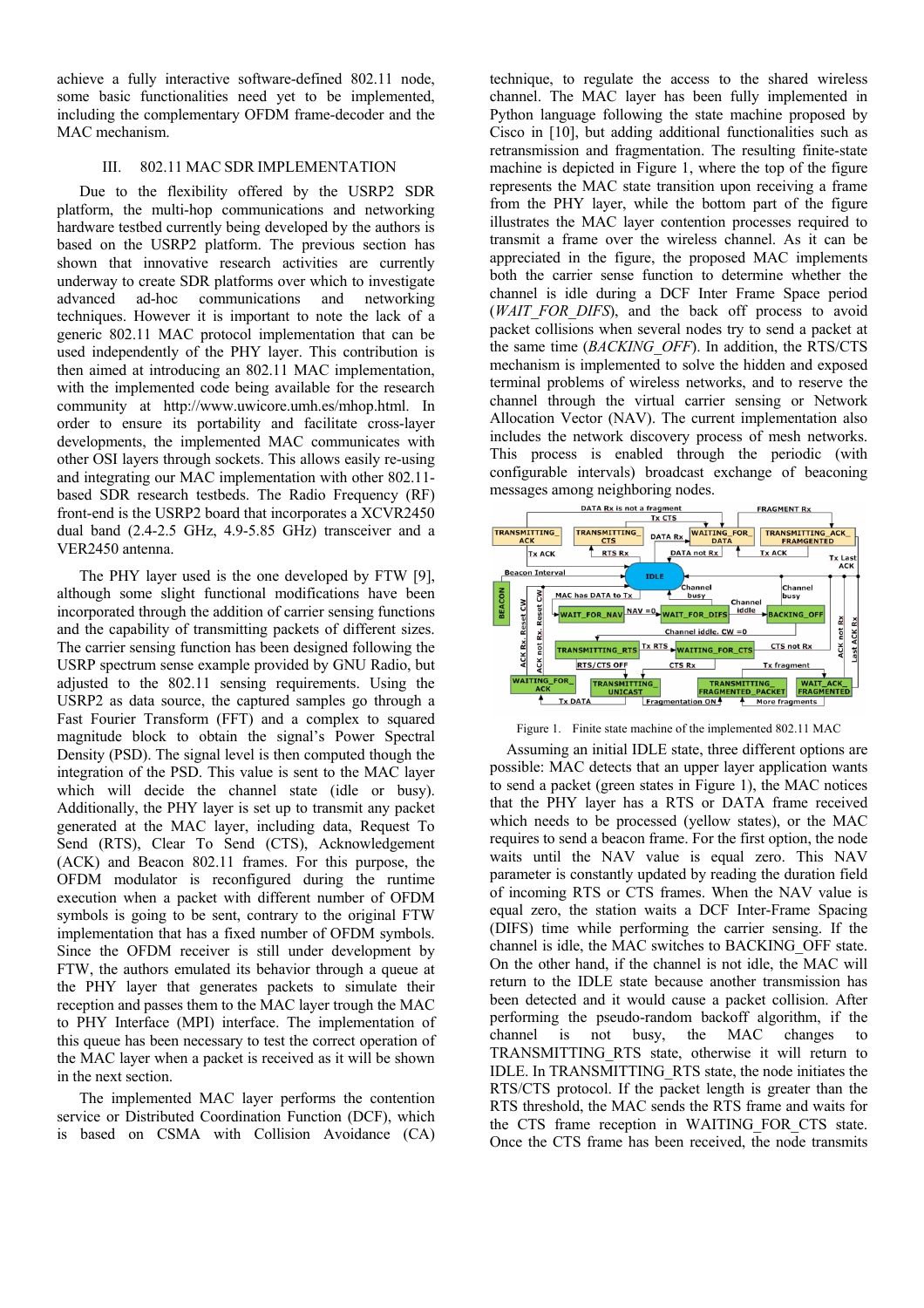the DATA packet and waits for the ACK response of the destination node in the WAITING\_FOR\_ACK state. If the packet length is greater than the IEEE 802.11 fragmentation threshold, the MPDU will be fragmented and sent in smaller packets. When the ACK arrives, the station switches to IDLE state, the packet is deleted from the upper layer queue and the transmission is marked as correct. When a DATA or RTS frame is received and an IDLE state is assumed, the MAC reception procedure is initiated. After waiting a NAV time (once the channel is idle), the station sends the proper CTS frame and waits for the incoming data. After receiving the DATA frame, independently of whether it is a fragmented packet or not, it generates and sends an ACK frame to the transmitter data station. If the destination station sends only the DATA packet instead of sending a RTS frame, the MAC detects the DATA packet and sends back the proper ACK. Once the packet is acknowledged and defragmented, it is sent to upper layer and the reception is marked as correct.

#### IV. VALIDATION RESULTS

Although a FPGA or an Application-Specific Integrated Circuit (ASIC) implementation would provide better timing performance, using high-level programming languages (C++ and Python) on a PC makes the system more flexible and easier to change and implement by researchers with no hardware design background. Therefore, there is a trade-off between design flexibility and software processing delay that would be partially solved with more powerful CPUs. In any case, the implemented MAC needs to be validated to demonstrate its compliance with the 802.11 standard. In this context, this section validates the implemented IEEE 802.11 MAC mechanisms using Linux debugging tools and overthe-air measurements at 5GHz (802.11a). The code is executed on a general purpose PC with 2GBytes of RAM and an Intel Core 2 CPU clocked at 2.0GHz. The PC operates under Ubuntu 9.10 with the 2.6.31-16 kernel version and the GNU Radio and Python's versions 3.3 and 2.6.4 respectively. Given the current lack of a receiver PHY layer, the implemented MAC mechanism is validated using the Wireshark packet sniffer, which allows not only to capture the transmitted frames, but also to ensure that the transmitted frames are 802.11 standard-compliant.

#### A. Timing characterization

The USRP2's sampling rate is faster enough to support the demanding data rates of the 802.11a standard. However, the software processing of the MAC and PHY layers necessary to allow for the capability to fully reconfigure and develop novel cross-layer mechanisms, results in important processing delays that currently prevent reaching the 802.11a commercial performance using the USRP2 SDR-based implementation. However, the USRP2-based platform still represents a unique and invaluable testbed over which to develop and test novel cooperative and cross-layer techniques through comparative SDR-based performance studies. Table I summarizes the characterization of the processing delays incurred by the transmission of a data frame. At the PHY layer, it is possible to differentiate between the USRP2 signal forming, which represents the OFDM modulation delay of the packet, and the PHY

processing delay, which measures the time from the reception of a packet at the PHY layer to its delivery to the OFDM modulator. At the MAC layer, the Carrier sensing and the MAC processing delays are analyzed. The former represents the delay between the time at which the MAC requests the PHY layer to sense the channel, and the time at which the PHY layer replies with the measured value. The MAC processing delay measures the MAC state transitions until a packet is being transmitted<sup>2</sup> (see Figure 1). The processing delays shown in Table I require scaling synchronization parameters, such as time-slot and DIFS. The processing delays, and consequently the scaled timings, are highly dependent on the processing power capacity of the PC's CPU. Increasing such power will further reduce the characterized delays

| USRP2 signal forming      | 16.665 µs/bit       |
|---------------------------|---------------------|
| PHY processing delay      | $0.942$ $\mu$ s/bit |
| Socket MAC - PHY delay    | 1.827 ms            |
| MAC-Data processing delay | 103.232 ms          |
| MAC-CS processing delay   | 20.692 ms           |

TABLE I. PROCESSES DELAY CHARACTERIZATION

# B. Validation trials

A set of over-the-air tests have also been conducted to validate the SDR implementation of the 802.11 MAC presented in this paper. The first one is conducted to validate that the packets generated at the MAC layer are well formed and correctly captured with the sniffer, and consequently 802.11 standard-compliant. For this purpose, an USRP2 node is configured to force the states that generate the transmission of the required packets. The USRP2 communicates using the IEEE 802.11a technology, the frequency is set up at 5.3 GHz (channel 60) and the data transmission is fixed at 6Mbps. Figure 2 shows the eight different packets that are generated at the MAC layer with the MAC SDR implementation, and detected by the wireless sniffer, including fragmented packets (Number –No.- 1 and 2), the acknowledgment of the data transmission (No. 3), the RTS and CTS frames (No. 4 and 5), the beacon frame (No. 6) and the data packet and the retransmitted packet (No. 7 and 8). The capture illustrated in Figure 2 shows that the configuration parameters (frequency, protocol, transmission rate) are correctly detected by the sniffer, which runs on the PC that is equipped with the commercial wireless card. The second trial focuses on demonstrating the correct behavior of the implemented MAC protocol during the process of sending a data packet. In particular, this section compares the sequence of messages exchanged between two commercial wireless cards, and the messages handshake between two USRP2s configured with the implemented SDR MAC. The results illustrated in Figure 3.a and 3.b confirm that the implemented MAC generates the same packets as the commercial cards, although with the previously explained processing delay.

<sup>&</sup>lt;sup>2</sup> To measure the *MAC processing delay*, the back off and carrier sensing processes are disabled to avoid the exponential random delay.